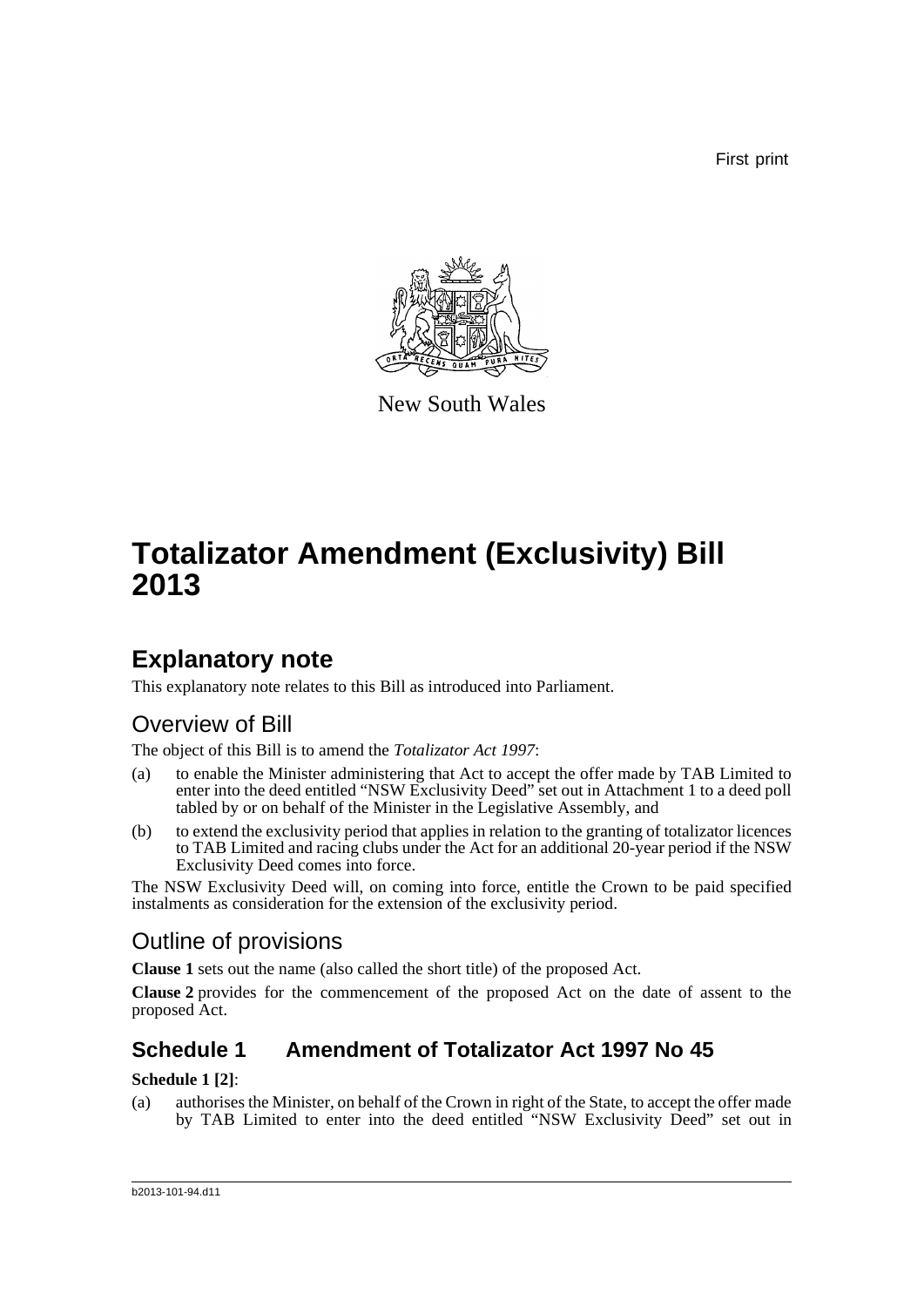Attachment 1 to the deed poll tabled by or on behalf of the Minister in the Legislative Assembly on the day on which this Bill is introduced, and

(b) provides for the exclusivity period under Division 1 of Part 3 of the Act to be extended for an additional 20-year period (commencing on 23 June 2013) if the NSW Exclusivity Deed comes into force.

However, the extension of the exclusivity period will end if the NSW Exclusivity Deed is terminated under clause 5.1 of the Deed before the end of the additional 20-year period. **Schedule 1 [1]** makes a consequential amendment to the definition of *exclusivity period*.

**Schedule 1 [4]** provides for certain competition authorisations with respect to the NSW Exclusivity Deed and the deed poll that contained the offer for the NSW Exclusivity Deed. **Schedule 1 [3]** replaces outdated references to the *Trade Practices Act 1974* of the Commonwealth with references to the *Competition and Consumer Act 2010* of the Commonwealth.

**Schedule 1 [5]** enables the Governor to make regulations of a savings or transitional nature consequent on the enactment of an Act that amends the *Totalizator Act 1997* (including the proposed Act).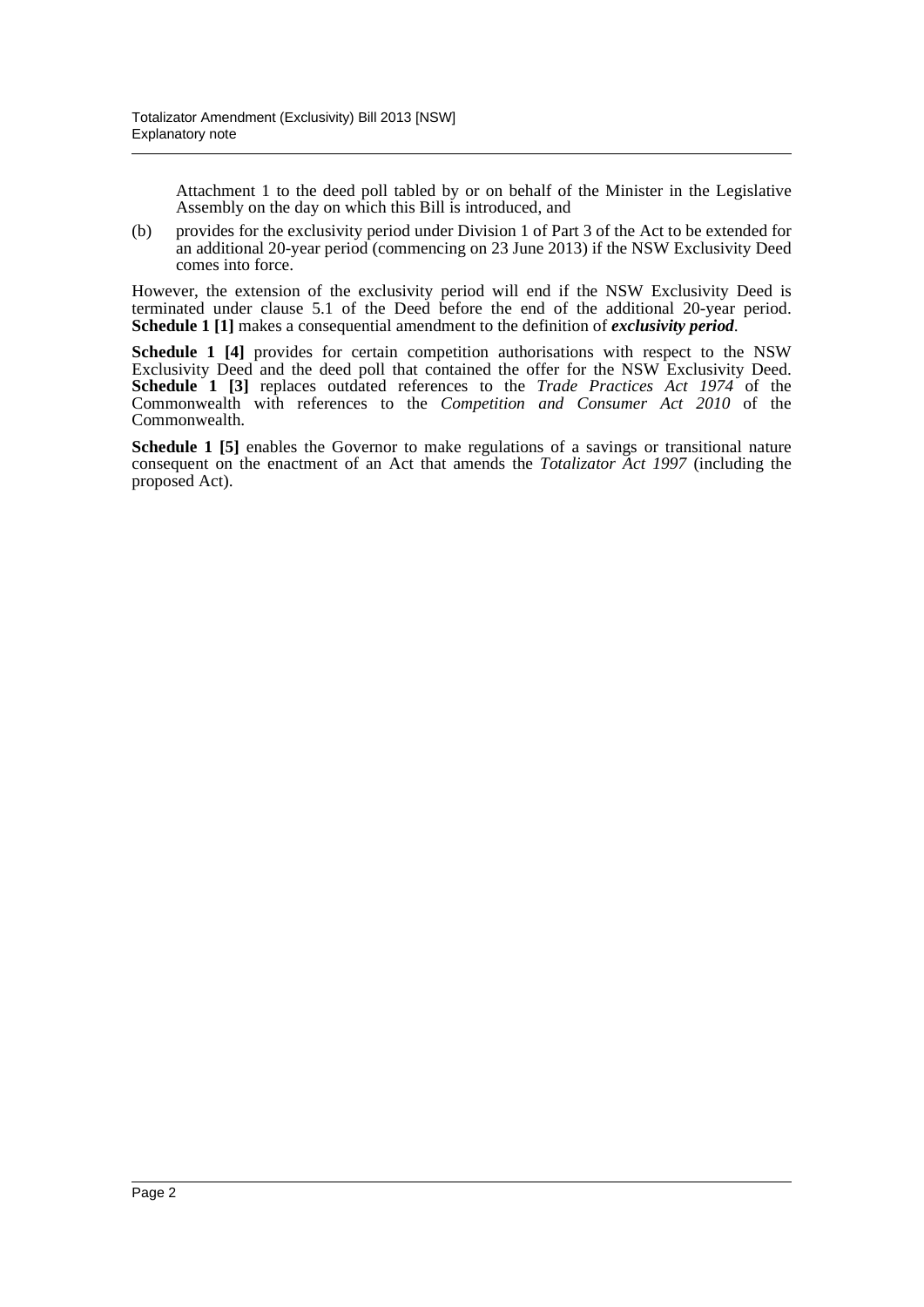First print



New South Wales

# **Totalizator Amendment (Exclusivity) Bill 2013**

## **Contents**

|            |                                         | Page |
|------------|-----------------------------------------|------|
|            | Name of Act                             |      |
|            | 2 Commencement                          |      |
| Schedule 1 | Amendment of Totalizator Act 1997 No 45 |      |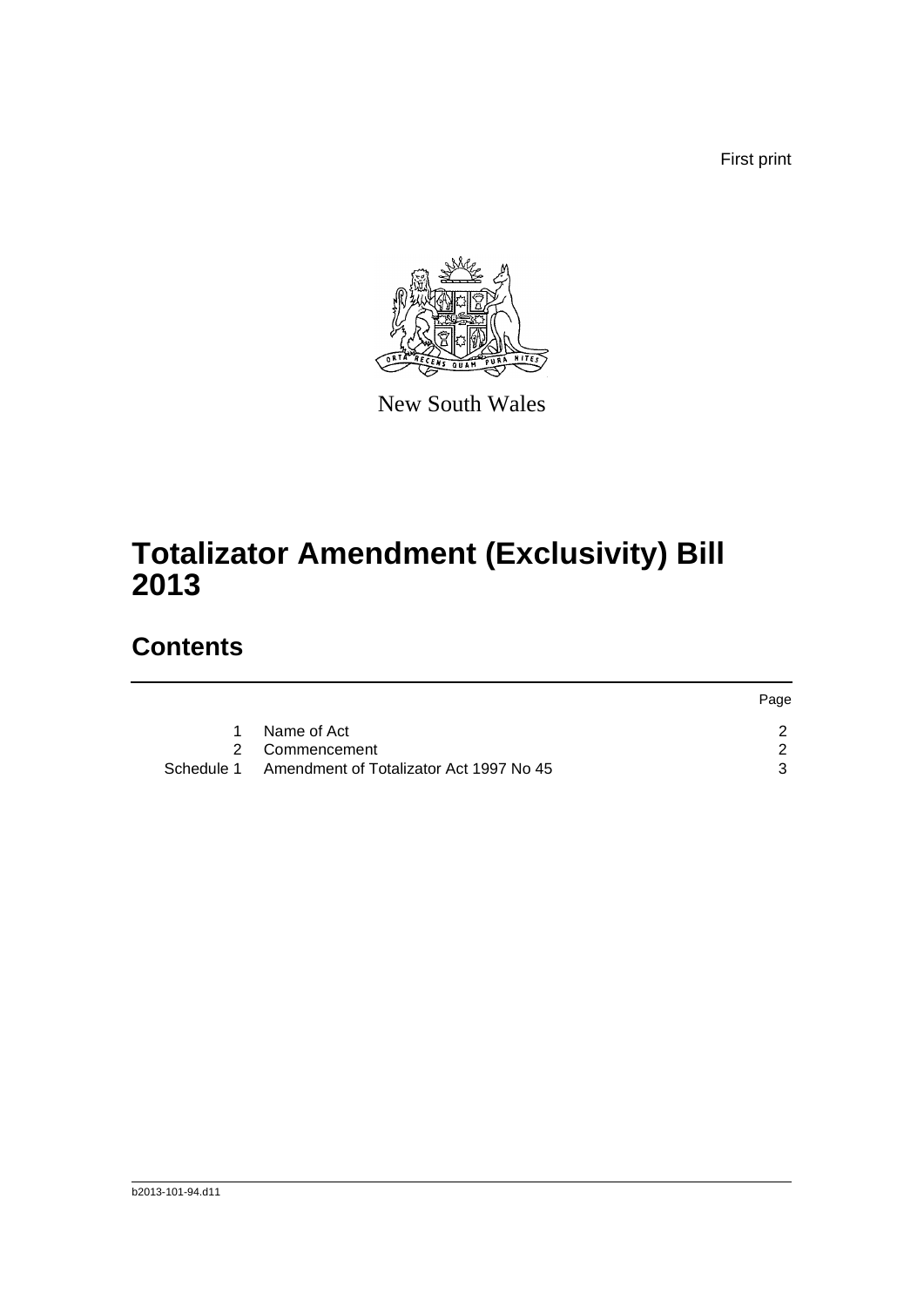

New South Wales

# **Totalizator Amendment (Exclusivity) Bill 2013**

No , 2013

#### **A Bill for**

An Act to amend the *Totalizator Act 1997* to authorise an extension of the exclusivity period for the conduct of totalizators.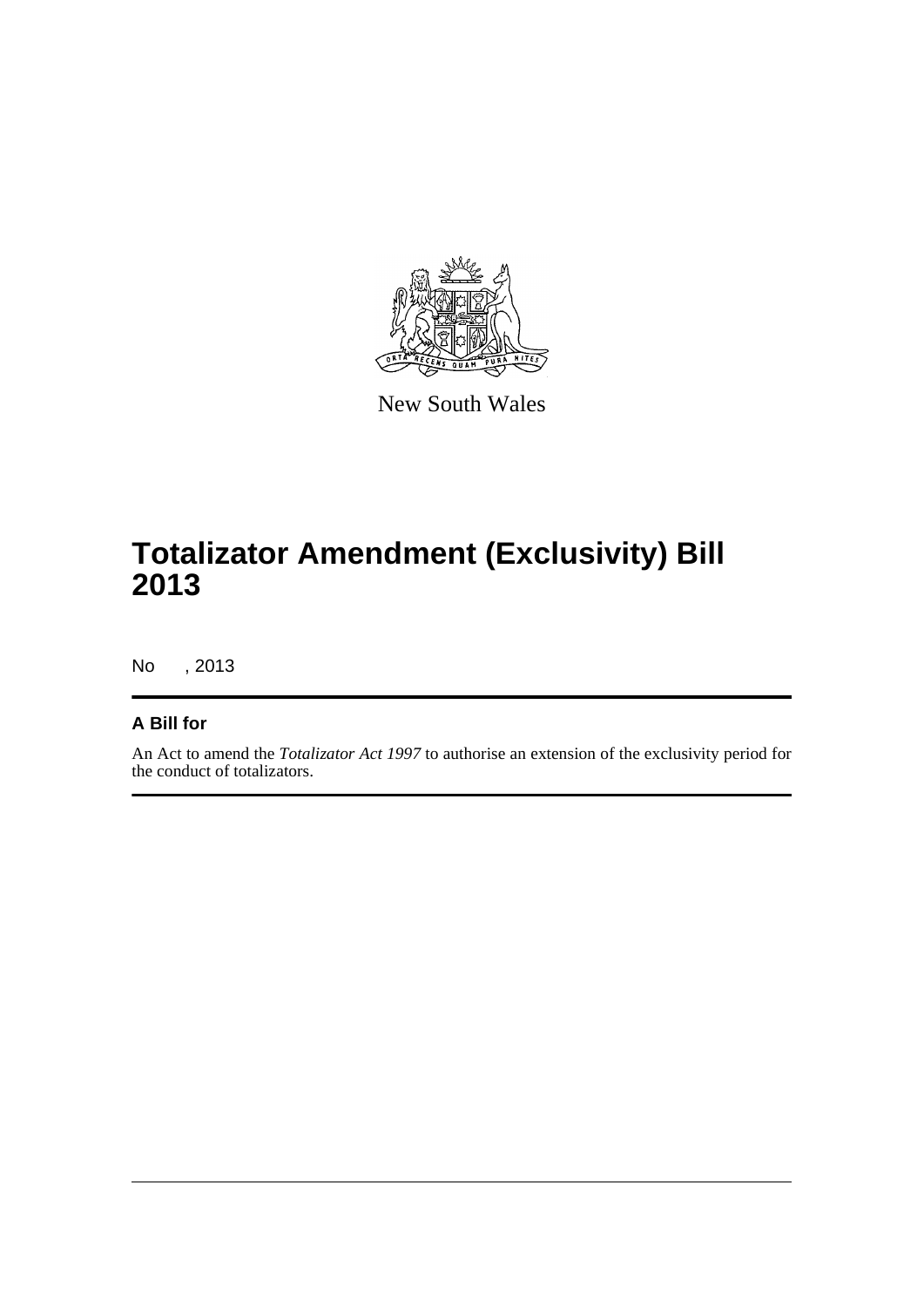<span id="page-4-1"></span><span id="page-4-0"></span>

| The Legislature of New South Wales enacts: |                                                                       |                |
|--------------------------------------------|-----------------------------------------------------------------------|----------------|
|                                            | Name of Act                                                           | 2              |
|                                            | This Act is the <i>Totalizator Amendment (Exclusivity) Act 2013</i> . | 3              |
|                                            | <b>Commencement</b>                                                   | $\overline{4}$ |
|                                            | This Act commences on the date of assent to this Act.                 | 5              |
|                                            |                                                                       |                |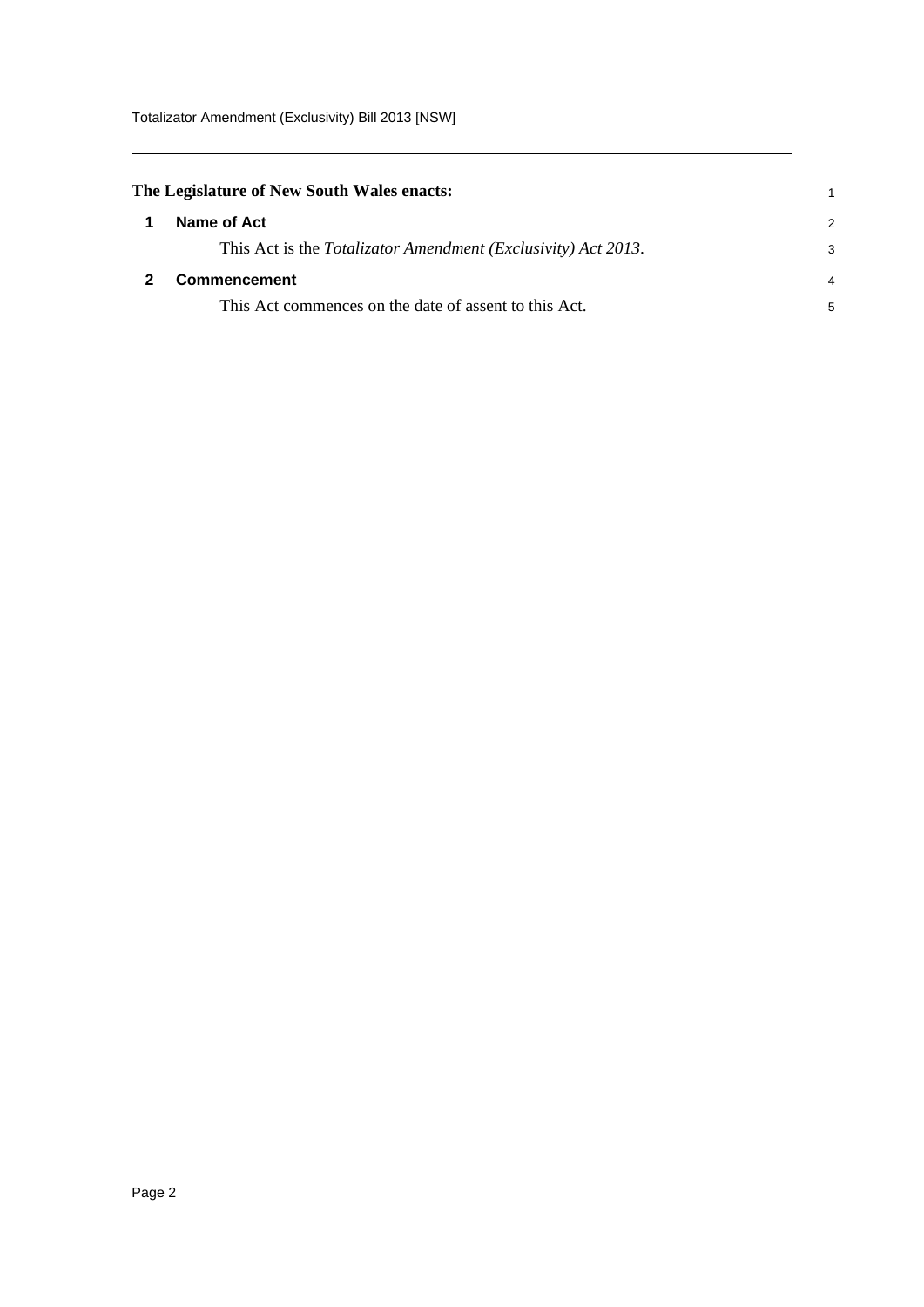<span id="page-5-0"></span>

|     | <b>Schedule 1</b> |                     | <b>Amendment of Totalizator Act 1997 No 45</b>                                                                                                                                                                                                                                                                                                                                                       | $\mathbf{1}$               |
|-----|-------------------|---------------------|------------------------------------------------------------------------------------------------------------------------------------------------------------------------------------------------------------------------------------------------------------------------------------------------------------------------------------------------------------------------------------------------------|----------------------------|
| [1] |                   |                     | Section 11 Meaning of "exclusivity period"                                                                                                                                                                                                                                                                                                                                                           | 2                          |
|     |                   |                     | Insert at the end of the section:                                                                                                                                                                                                                                                                                                                                                                    | 3                          |
|     |                   | (2)                 | Despite subsection $(1)$ , the <i>exclusivity period</i> includes any extension of the<br>period resulting from the operation of section 17AA.                                                                                                                                                                                                                                                       | 4<br>5                     |
| [2] |                   | <b>Section 17AA</b> |                                                                                                                                                                                                                                                                                                                                                                                                      | 6                          |
|     |                   |                     | Insert after section 17:                                                                                                                                                                                                                                                                                                                                                                             | $\overline{7}$             |
|     | <b>17AA</b>       |                     | <b>Extension of exclusivity period by agreement</b>                                                                                                                                                                                                                                                                                                                                                  | 8                          |
|     |                   | (1)                 | The Minister is authorised, on behalf of the Crown in right of the State, to<br>accept the offer made by TAB Limited in the tabled copy of the deed poll to<br>enter into the deed entitled "NSW Exclusivity Deed" set out in Attachment 1<br>to that deed poll.                                                                                                                                     | 9<br>10<br>11<br>12        |
|     |                   | (2)                 | The <i>tabled copy of the deed poll</i> is the copy of the deed poll executed by TAB<br>Limited on 19 June 2013 as tabled, by or on behalf of the Minister introducing<br>the Bill for the Totalizator Amendment (Exclusivity) Act 2013, in the<br>Legislative Assembly on the day that the Bill was introduced.                                                                                     | 13<br>14<br>15<br>16       |
|     |                   | (3)                 | If and when the NSW Exclusivity Deed comes into force, the exclusivity<br><i>period</i> referred to in section 11 is taken for the purposes of this Act (including<br>for the purposes of any provision of a licence that refers to the exclusivity<br>period) to have been extended to include an additional 20-year period:                                                                        | 17<br>18<br>19<br>20       |
|     |                   |                     | commencing at the beginning of 23 June 2013, and<br>(a)                                                                                                                                                                                                                                                                                                                                              | 21                         |
|     |                   |                     | ending at 12.00 am on 23 June 2033.<br>(b)                                                                                                                                                                                                                                                                                                                                                           | 22                         |
|     |                   |                     | Note. The NSW Exclusivity Deed will, on coming into force, entitle the Crown to be paid<br>specified instalments as consideration for the extension of the exclusivity period.                                                                                                                                                                                                                       | 23<br>24                   |
|     |                   | (4)                 | However, subsection (3) ceases to have effect if the NSW Exclusivity Deed is<br>terminated before 23 June 2033 in accordance with clause 5.1 of the Deed and,<br>on such a termination, the exclusivity period referred to in section 11 is taken<br>to have ended for the purposes of this Act (including for the purposes of any<br>provision of a licence that refers to the exclusivity period). | 25<br>26<br>27<br>28<br>29 |
|     |                   | (5)                 | For the avoidance of doubt, it is declared that:                                                                                                                                                                                                                                                                                                                                                     | 30                         |
|     |                   |                     | the Minister for Tourism, Major Events, Hospitality and Racing was<br>(a)<br>authorised, on behalf of the Crown in right of the State, to conduct<br>negotiations with TAB Limited concerning the extension of the<br>exclusivity period referred to in section 11 (including in relation to the<br>consideration payable to the Crown for any such extension), and                                  | 31<br>32<br>33<br>34<br>35 |
|     |                   |                     | the tabling of the tabled copy of the deed poll as provided by this section<br>(b)<br>does not abrogate, limit or otherwise affect any right or liability of any<br>person arising under or in relation to the deed poll or the NSW<br>Exclusivity Deed after it comes into force, and                                                                                                               | 36<br>37<br>38<br>39       |
|     |                   |                     | except as provided by subsection (4), nothing in section 107 (No right<br>(c)<br>to compensation for cancellation etc) abrogates, limits or otherwise<br>affects any claim or any other action by TAB Limited against the Crown<br>in right of the State under the NSW Exclusivity Deed after it comes into<br>force.                                                                                | 40<br>41<br>42<br>43<br>44 |
|     |                   | (6)                 | This section has effect despite anything to the contrary in this Act or any other<br>law.                                                                                                                                                                                                                                                                                                            | 45<br>46                   |